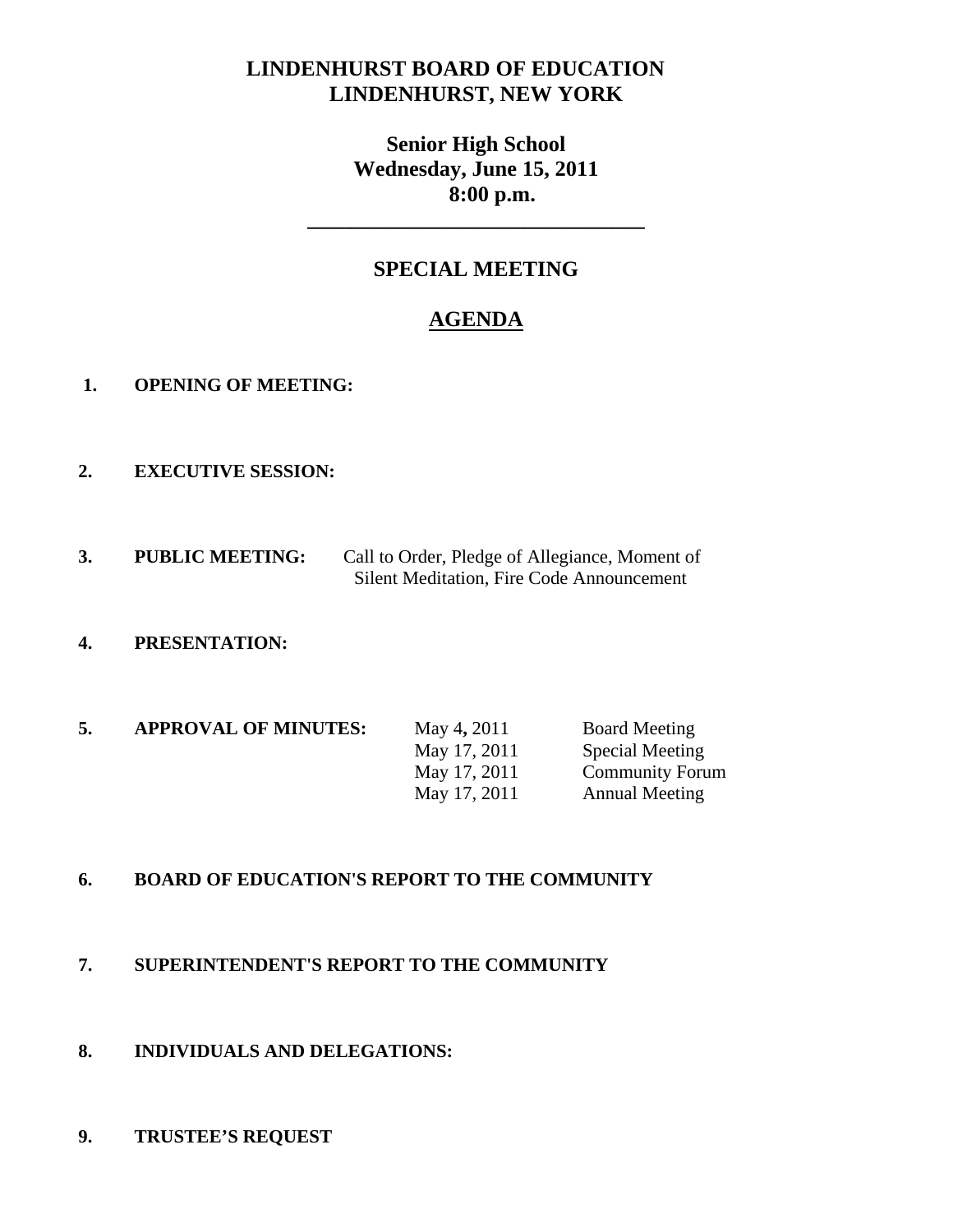#### **10. SUPERINTENDENT'S RECOMMENDATIONS**

#### **a. Recommendation: MICHAEL J. CANOBBIO FIELD**

Recommended Action: Upon a motion made by \_\_\_\_\_\_\_ seconded by \_\_\_\_\_\_\_\_\_\_\_\_\_\_\_\_\_\_, the following resolution is offered:

BE IT RESOLVED that the baseball field of the Lindenhurst Middle School be henceforth known as the Michael J. Canobbio Field in honor of Mr. Canobbio's five hundredth win as Head Coach of the Lindenhurst Men's Varsity Baseball Team.

Vote on the motion: Yes:

No:

Abstained:

Motion carried/defeated.

#### **b. Recommendation: STANDBY INSPECTORS FOR BUDGET/TRUSTEE VOTE**

 Recommended Action: Upon a motion made by \_\_\_\_\_\_\_\_\_\_\_\_\_\_\_\_\_\_\_, Seconded by \_\_\_\_\_\_\_\_\_\_\_\_\_\_\_\_\_\_, the following resolution is offered:

 RESOLVED that the Board of Education, upon the recommendation of the Superintendent, approves the following standby inspectors who filled in on May 17, 2011 during the Budget/Trustee Vote, at the rate of \$10.00 per hour.

Albany Avenue

| Mary Tumminia     | filled in for Barbara Miller (sickness in family).<br>Mrs. Miller was appointed on 4/28/11. |  |
|-------------------|---------------------------------------------------------------------------------------------|--|
| Marlene Hornstein | filled in for Madeline Costello who took ill.<br>Mrs. Costello was appointed on 4/28/11.    |  |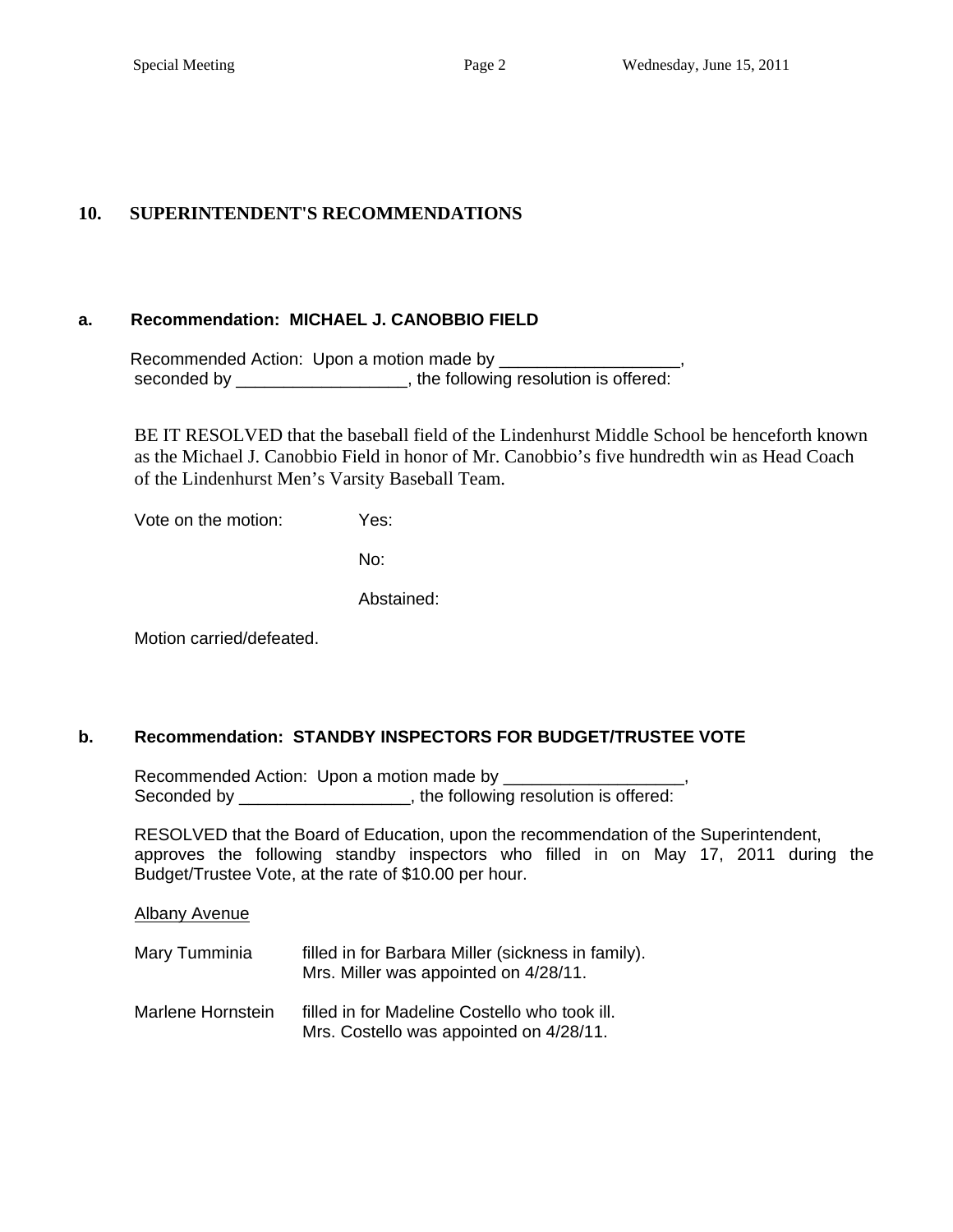#### E.W. Bower

| Margaret Spellane        | filled in for Jennie Amendola (sickness in family).<br>Mrs. Amendola was appointed on 4/28/11                                                                                                    |  |
|--------------------------|--------------------------------------------------------------------------------------------------------------------------------------------------------------------------------------------------|--|
| William Rall             |                                                                                                                                                                                                  |  |
| Roseann Roberts          | filled in for Arlene Noren who was appointed on 4/28/11.<br>Mrs. Noren took the place of Mrs. Stango whose mother<br>(Mrs. Costello) took ill.                                                   |  |
| Arlene Noren             | Mrs. Noren filled in for Ms. Stango (Building Leader at Rall).<br>Ms. Stango was appointed at the 4/6/11 meeting. Mrs. Noren<br>will receive the stipend of \$275.00 for covering this position. |  |
| Note: See enclosed.      |                                                                                                                                                                                                  |  |
| Vote on the motion:      | Yes:                                                                                                                                                                                             |  |
|                          | No:                                                                                                                                                                                              |  |
|                          | Abstained:                                                                                                                                                                                       |  |
| Motion carried/defeated. |                                                                                                                                                                                                  |  |

## **c. Recommendation: SCHOLARSHIP ACCOUNT**

Recommended Action: Upon a motion made by \_\_\_\_\_\_\_\_\_\_\_\_\_\_\_\_\_\_\_, Seconded by \_\_\_\_\_\_\_\_\_\_\_\_\_\_\_\_, the following resolution is offered

RESOLVED that the Board of Education, upon the recommendation of the Superintendent, open a checking account with JP Morgan Chase Bank for the Scholarship fund.

Note: See enclosed

Vote on the motion: Yes:

No:

Abstained:

Motion carried/defeated.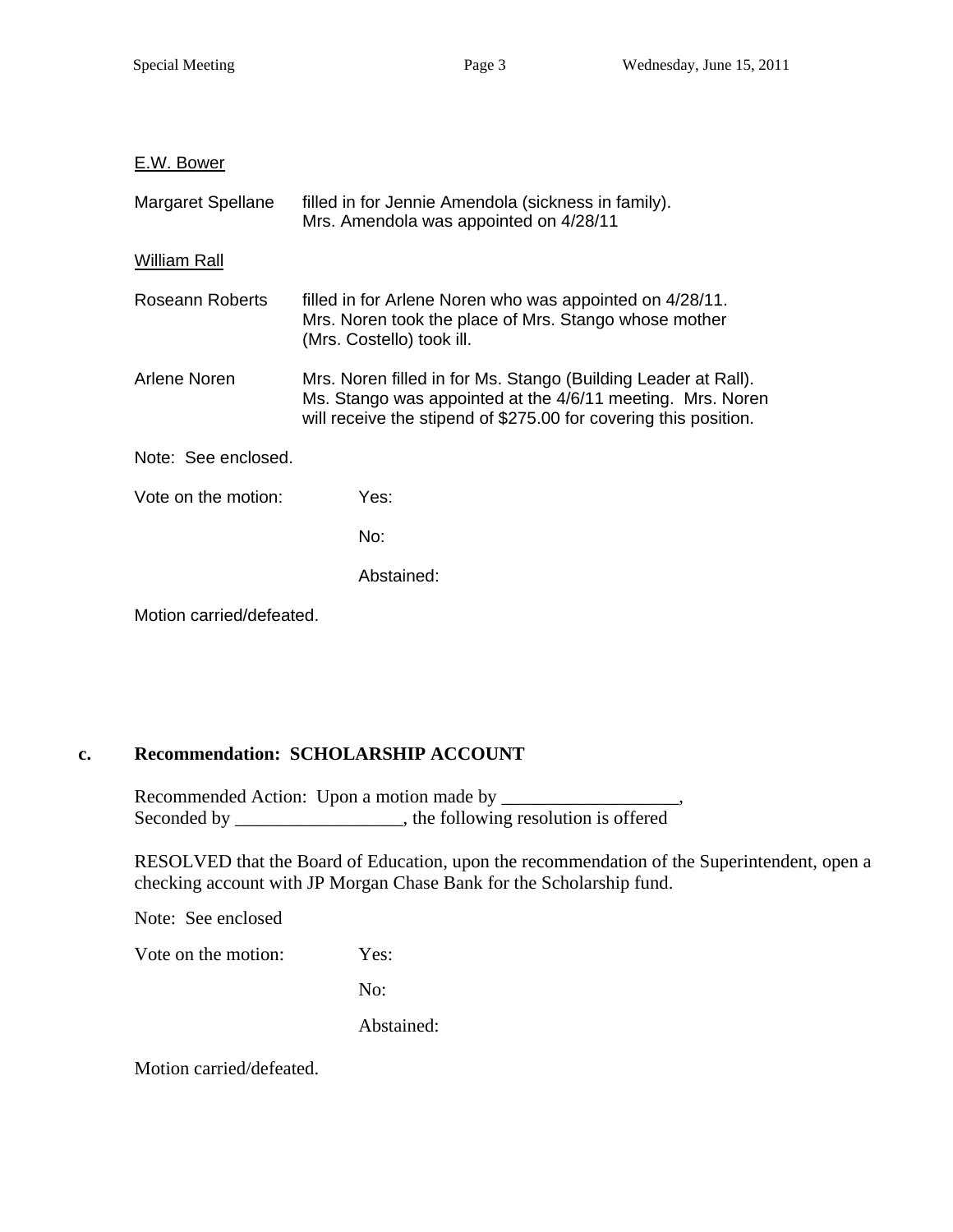#### **d. RECOMMENDATION: DONATION FROM PHILIP RENNA ENTERPRISES**

Recommended Action: Upon a motion made by \_\_\_\_\_\_\_\_\_\_\_\_\_, seconded by \_\_\_\_\_\_\_\_\_\_\_\_\_\_\_\_\_, the following resolution is offered:

 RESOLVED that the Board of Education, upon the recommendation of the Superintendent, accepts the donation from Philip Renna Enterprises to the Lindenhurst School District of three Pride of Lindy plaques and a minimum of 300 engraved brass plates for sports awards and school awards.

Note: See attached.

Vote on the motion: Yes:

No:

Abstained:

Motion carried/defeated

### **e. Recommendation: DRIVERS' EDUCATION**

Recommended Action: Upon a motion made by Seconded by \_\_\_\_\_\_\_\_\_\_\_\_\_\_\_, the following resolution is offered

RESOLVED that the Board of Education, upon the recommendation of the Superintendent, approves the Drivers' Education Program covering the 2011-2012 school year and the summer of 2012.

Note: See enclosed

Vote on the motion: Yes:

No:

Abstained:

Motion carried/defeated.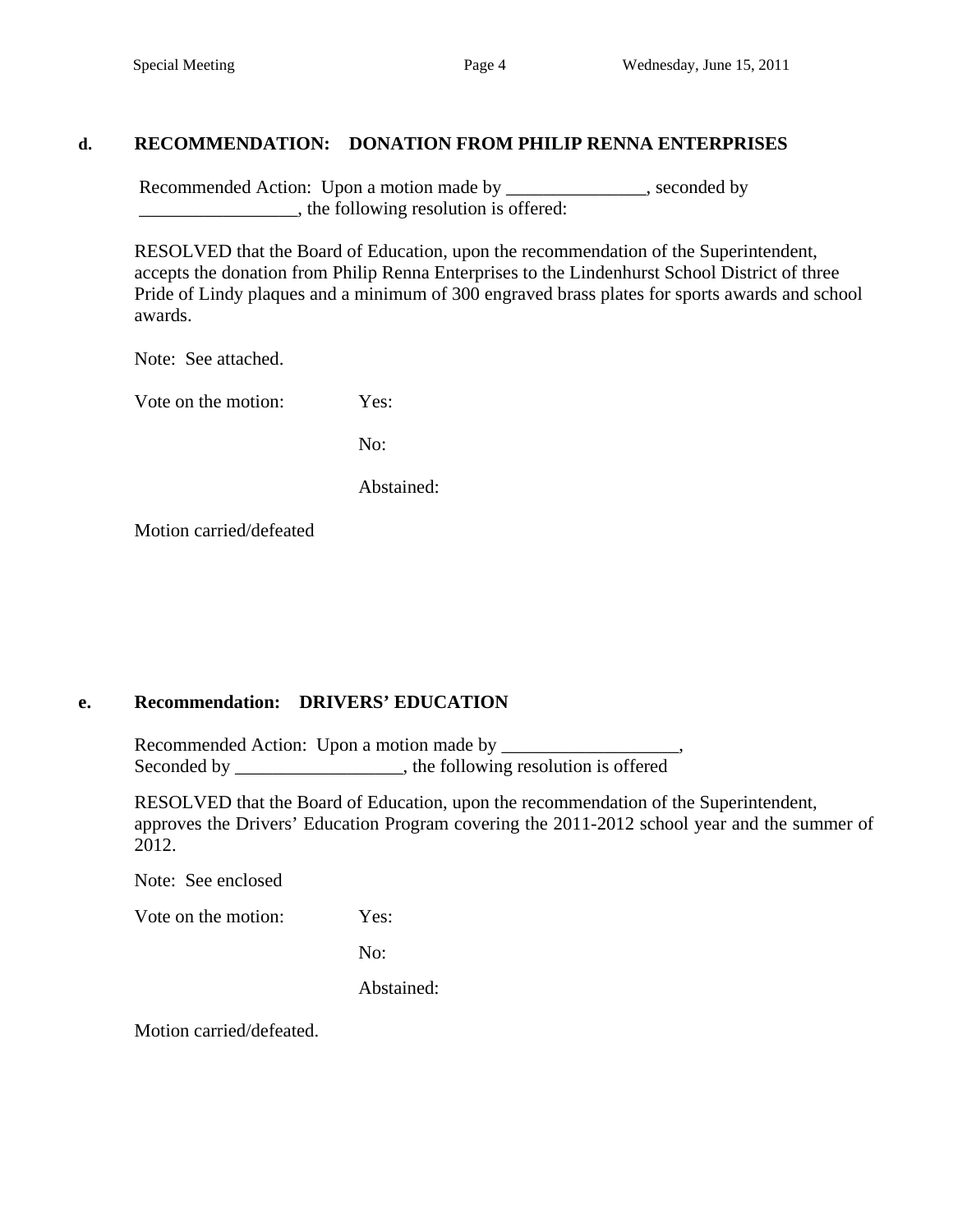#### **f. Recommendation: MSG VARSITY EXTENSION**

 Recommended Action: Upon a motion made by \_\_\_\_\_\_\_\_\_\_\_\_\_\_\_\_\_\_\_, Seconded by \_\_\_\_\_\_\_\_\_\_\_\_\_\_\_, the following resolution is offered

RESOLVED that the Board of Education, upon the recommendation of the Superintendent, approve the Extension of School Registration and Participation Agreement with MSG Varsity Network, LLC for the 2011/12 school year and authorizes the Superintendent to sign same.

Note: See enclosed

Vote on the motion: Yes:

No:

Abstained:

Motion carried/defeated.

## **g. RECOMMENDATION: DONATION TO WILLIAM RALL ELEMENTARY**

Recommended Action: Upon a motion made by \_\_\_\_\_\_\_\_\_\_\_\_, seconded by \_\_\_\_\_\_\_\_\_\_\_\_\_\_\_\_\_, the following resolution is offered:

 RESOLVED that the Board of Education, upon the recommendation of the Superintendent, accepts the donation from Jeanne Leo to the Lindenhurst School District of a wheelchair for use at the William Rall Elementary School.

Note: See attached.

Vote on the motion: Yes:

No:

Abstained:

Motion carried/defeated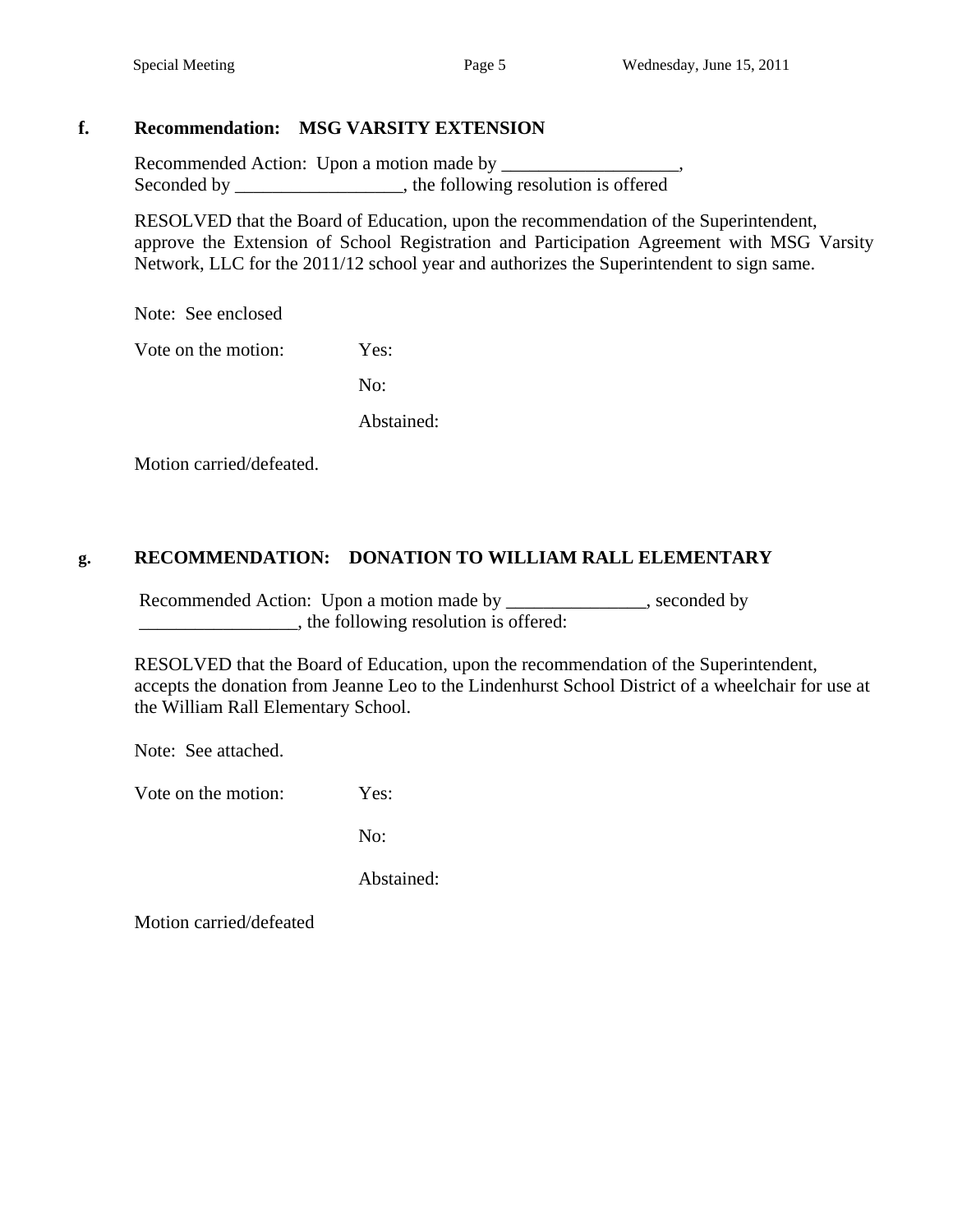### **h. Recommendation: BUDGET TRANSFERS**

 Recommended Action: Upon a motion made by \_\_\_\_\_\_\_\_\_\_\_\_\_\_\_\_\_\_\_, Seconded by \_\_\_\_\_\_\_\_\_\_\_\_\_\_\_, the following resolution is offered:

 RESOLVED that the Board of Education, upon the recommendation of the Superintendent, approves the attached budget transfers over \$5,000.00.

Note: See enclosed.

Vote on the motion: Yes:

No:

Abstained:

Motion carried/defeated.

### **i. Recommendation: E.W. BOWER ALUMNI SCHOLARSHIP**

Recommended Action: Upon a motion made by \_\_\_\_\_\_\_\_\_\_\_\_\_\_\_\_\_\_\_, seconded by \_\_\_\_\_\_\_\_\_\_\_\_\_\_\_\_, the following resolution is offered

RESOLVED that the Board of Education, upon the recommendation of the Superintendent authorizes the Board President to establish the E.W. Bower Elementary School Alumni Scholarship, annual scholarships to be awarded to graduating seniors, who are graduates of E.W. Bower Elementary School.

Note: See enclosed

Vote on the motion: Yes:

No:

Abstained:

Motion carried/defeated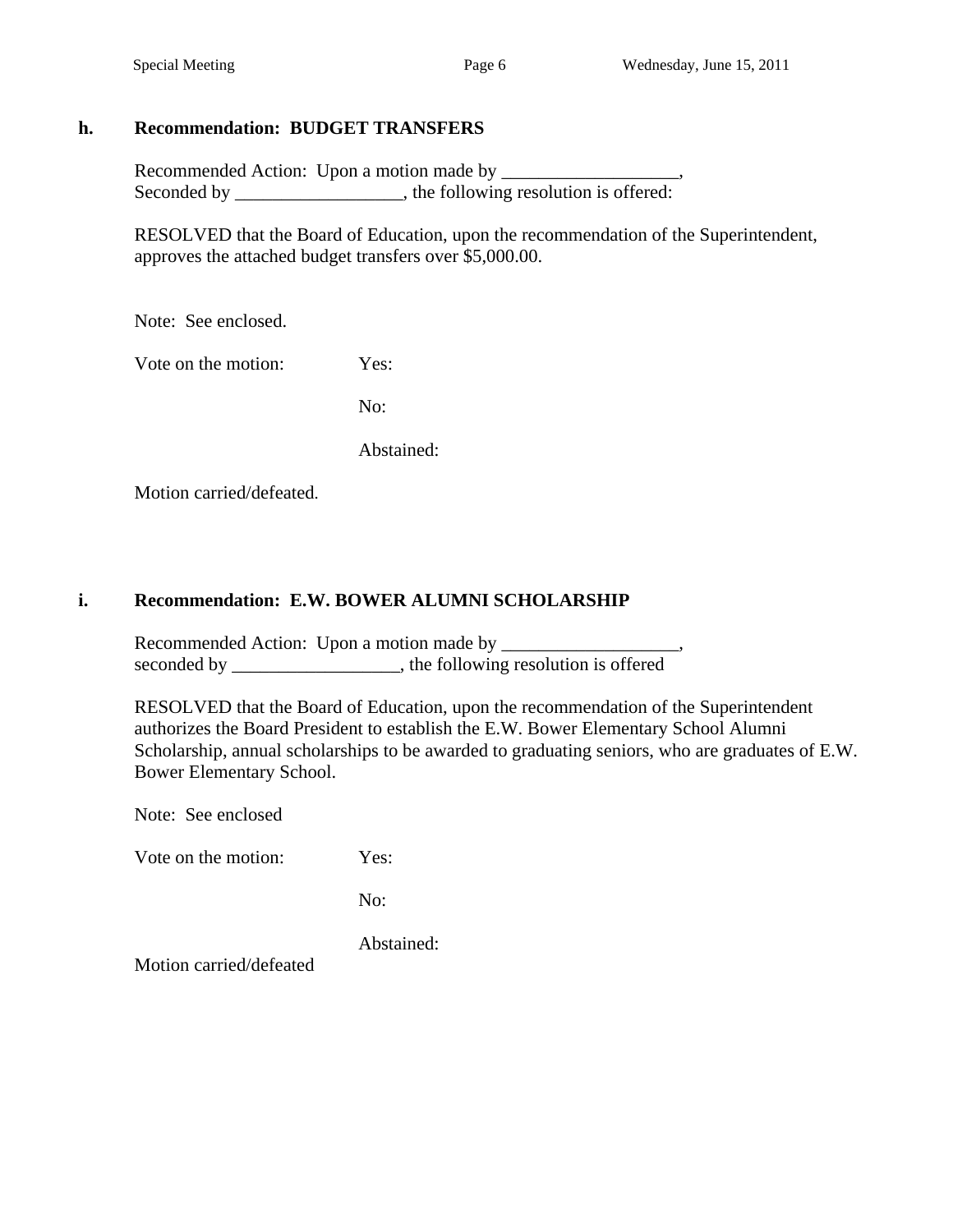### **j. RECOMMENDATION – SETTLEMENT AGREEMENT AND RELEASE**

Recommended Action: Upon a motion made by \_\_\_\_\_\_\_\_\_\_\_\_\_\_\_\_\_\_, seconded by \_\_\_\_\_\_\_\_\_\_\_\_\_\_\_\_\_, the following resolution is offered

 RESOLVED that, upon the recommendation of the Superintendent and District legal counsel, the attached Settlement Agreement and Release is approved, and the Board of Education President is authorized to sign said Settlement Agreement and Release.

Note: See attached.

Vote on the motion: Yes:

No:

Abstained:

Motion carried/defeated

#### **k. RECOMMENDATION – SETTLEMENT AGREEMENT AND RELEASE**

Recommended Action: Upon a motion made by \_\_\_\_\_\_\_\_\_\_\_\_\_\_\_\_\_\_, seconded by \_\_\_\_\_\_\_\_\_\_\_\_\_\_\_\_\_, the following resolution is offered

 RESOLVED that, upon the recommendation of the Superintendent and District legal counsel, the attached Settlement Agreement and Release is approved, and the Board of Education President is authorized to sign said Settlement Agreement and Release.

Note: See attached.

Vote on the motion: Yes:

No:

Abstained:

Motion carried/defeated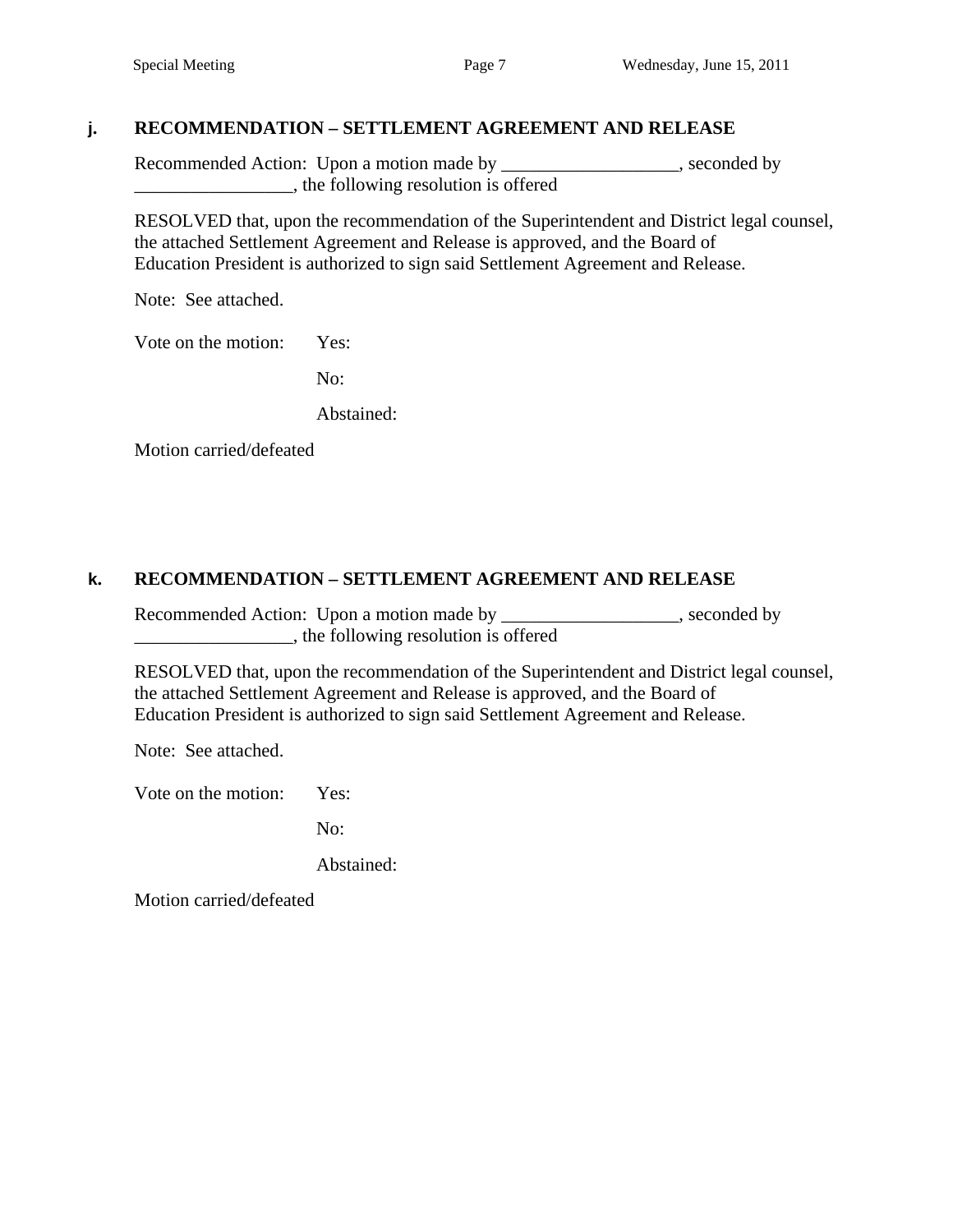| Schedule | $A-3$   | No. 60    | Personnel, Instructional Appointments                                |
|----------|---------|-----------|----------------------------------------------------------------------|
| Schedule | $A-3$   | No. 61    | Personnel, Instructional Appointments                                |
| Schedule | $A-3$   | No. 62    | Personnel, Instructional Appointments                                |
| Schedule | $A-3$   | No. 63    | Personnel, Instructional Appointments                                |
| Schedule | $A-3$   | No. 64    | Personnel, Instructional Appointments                                |
| Schedule | $AS-1$  | No. 15    | Substitute Personnel, Instructional -<br>Resignations & Terminations |
| Schedule | $B-1$   | No. 13    | Non-Instructional Personnel -<br><b>Resignations or Terminations</b> |
| Schedule | $B-1$   | PT. 14    | Non-Instructional Personnel -<br><b>Resignations or Terminations</b> |
| Schedule | $B-3$   | No. PT-14 | Non-Instructional Appointments -<br>Part-Time                        |
| Schedule | $B-3.1$ | No. 6     | Non-instructional Personnel -<br><b>Permanent Appointments</b>       |
| Schedule | D       | No. 33    | <b>Pupil Personnel Services</b>                                      |
| Schedule | OA/C    | No. 30    | <b>Outside Agencies/Consultants</b>                                  |
| Schedule | OA/C    | No. 31    | <b>Outside Agencies/Consultants</b>                                  |

Special Meeting Page 8 Wednesday, June 15, 2011